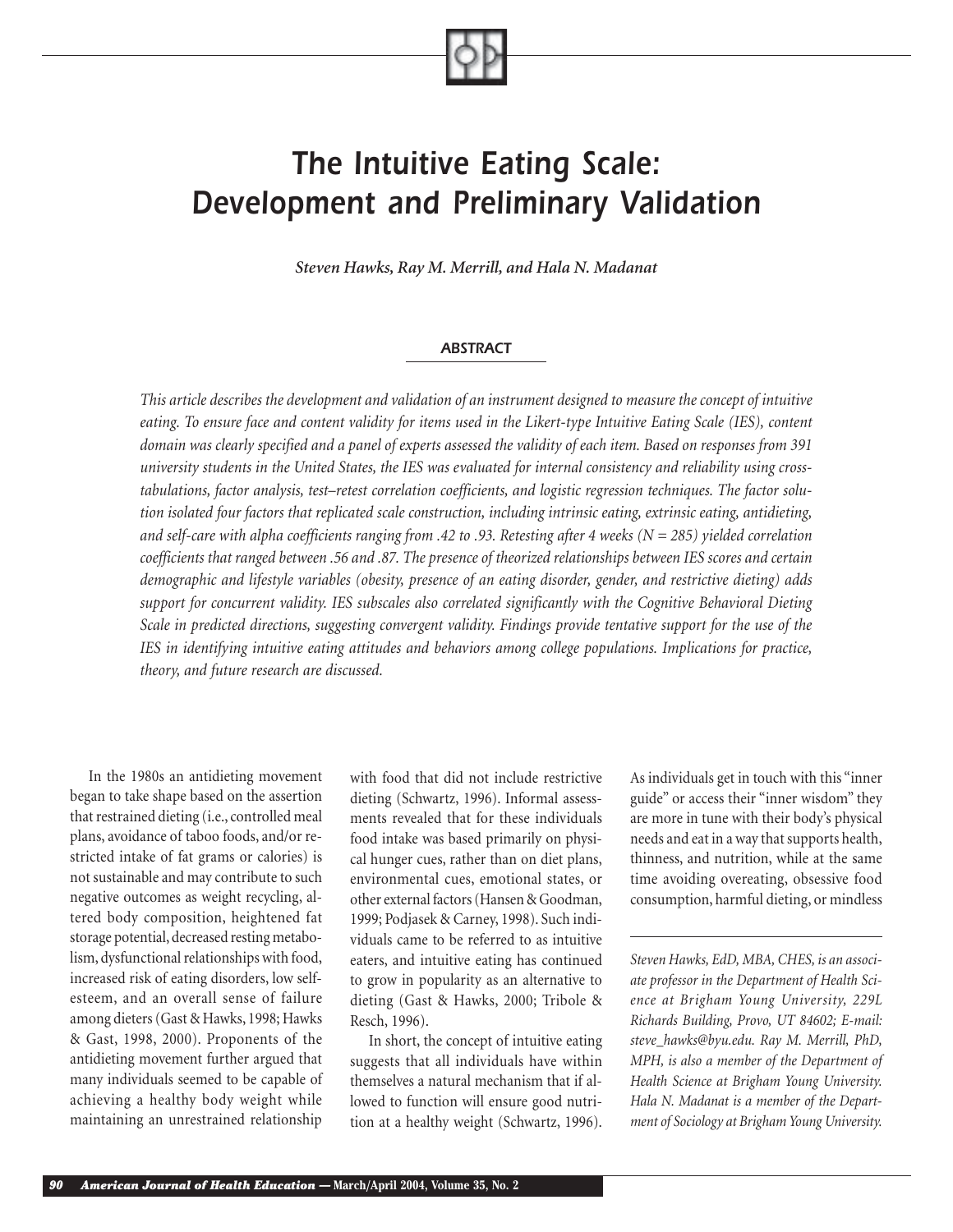nibbling (Tribole & Resch, 1996).

This concept of intuitive eating has come to include several key attributes (Hansen & Goodman, 1999; Hirschmann & Munter, 1989; Podjasek & Carney, 1998; Schwartz, 1996; Tribole & Resch, 1996). The first is the ability to clearly recognize the physical signs of hunger, satisfaction, and fullness. The intuitive eater only eats when physically hungry, and stops eating when satisfied well before fullness is reached. Second, the intuitive eater is capable of intuitively sensing the nutritional needs of the body. Because there are no taboo foods or restrictions on eating, the intuitive eater considers the full range of food possibilities and carefully weighs available choices against physical promptings. On any given day a chocolate shake may be desired, whreas on another day it might be cream of broccoli soup. In either case the nutritional urgings of the body are honored without reference to emotional states or external plans. Third, for the intuitive eater the physical effects of food consumption are carefully monitored in terms of satisfaction. Food is not consumed unconsciously while driving through rush hour traffic, but is instead fully appreciated as it satisfies the nutritional and hunger needs of the body. Fourth, as promoted in the self-help literature, intuitive eating has taken on a philosophical orientation that values the health and energy of the body more highly than the rewards of an attractive appearance. An intuitive eater is more likely to be concerned about the health benefits of fitness and proper diet composition rather than the social advantages of a lean figure. Finally, the intuitive eating philosophy continues to strongly reject restrictive dieting as a means for weight control, but instead commits individuals to mastering the elements of intuitive eating in an open, unrestrained relationship with food that promotes healthy weight management and positive self-esteem (Normandi & Roark, 1999).

The underlying assumptions of the intuitive eating paradigm are that the intuitive eater will develop a sound diet composition, healthy body weight, and favorable health indicators (blood lipid profile, blood pressure, etc.) as the principles of intuitive eating are mastered and put into long-term practice. It is further assumed that everyone is capable of eating intuitively and that anyone can be trained to do so if given proper instruction and if willing to devote the necessary time and energy to the endeavor (Hansen & Goodman, 1999; Hirschmann & Munter, 1988; Podjasek & Carney, 1998; Schwartz, 1996; Tribole & Resch, 1996).

With these expected benefits, it is not surprising that intuitive eating has gained significant popularity in the self-help literature, and that its influence is also growing within the realm of professional practice. It is not unusual to find dieticians and eating disorder counselors promoting the concepts of intuitive eating (Hirschmann & Munter, 1997; Mardis, 2002; Tribole & Resch, 1996). In this light, intuitive eating is seen as a valid philosophical orientation that can help individuals regain a normal relationship with food and achieve a healthy body size when dieting so far has been ineffective or even harmful.

Given the growing pervasiveness of intuitive eating as a self-help and professional avenue for promoting positive nutrition and healthy weight management, it is somewhat surprising that intuitive eating has not been rigorously evaluated in the professional literature (Gast & Hawks, 1998). In many cases it has been dismissed as a "new age" gimmick that lacks scientific rigor (Gast & Hawks, 2000). Until tested, however, such an assertion is as groundless as the counter-assertion that intuitive eating is a viable alternative to restrained dieting. At present, we do not know if the concept of intuitive eating actually exists in real practice, and if it does, whether it leads to the professed outcomes.

If intuitive eating is to be evaluated as a potential tool for healthy weight promotion, the immediate need is to create a measure of this orientation that is both valid and reliable. It was the purpose of this study to develop an intuitive eating scale (IES) that captures the essence of the theory as pro-

moted in the self-help and counseling literature and to evaluate the scale for various types of validity and reliability.

## *METHODS*

## *Item Development*

A careful review of the professional literature was conducted to determine the existence of eating scales or other instruments that may duplicate the content of the proposed IES. The underlying constructs being measured by eating disorder inventories and scales did not seem to be closely related enough to the constructs of intuitive eating to represent duplication (Welch, Hall, & Walkey, 1988). A number of other instruments, however, measuring a variety of different eating styles, were discovered (Arnow, Kenardy, & Agras, 1995; Bond, McDowell, & Wilkinson, 2001; Hyland, Irvine, Thacker, Dann, & Dennis, 1989; Martz, Sturgis, & Gustafson, 1996; Ruderman, 1983; Smead, 1990; Smith, Williamson, Womble, Johnson, & Burke, 2000; van Strien, Frijters, Bergers, & Defares, 1986). Some of these scales seemed to measure constructs that are inherent in the philosophy of intuitive eating such as dieting attitudes and behaviors (Martz et al., 1996; Smith et al., 2000), degree of emotional eating (Arnow et al., 1995), and levels of restrained or rigorous eating (Ruderman, 1983; Smead, 1990; Stunkard & Messick, 1985). Interestingly, for some of these scales the direction of desirability is reversed in relation to intuitive eating. For example, on the Weight Loss Behavior Scale (Smith et al., 2000) avoidance of high fat and high sugar foods is considered positive; whereas such behavior (avoidance of taboo foods) would be rated negatively under the intuitive eating paradigm. After careful examination it was determined that none of the scales identified in the literature were specific to or purported to measure in a comprehensive way the theoretical constructs of intuitive eating. As such, the development of a new scale seemed warranted.

A systematic survey of the self-help and counseling literature was undertaken to identify the key elements of intuitive eating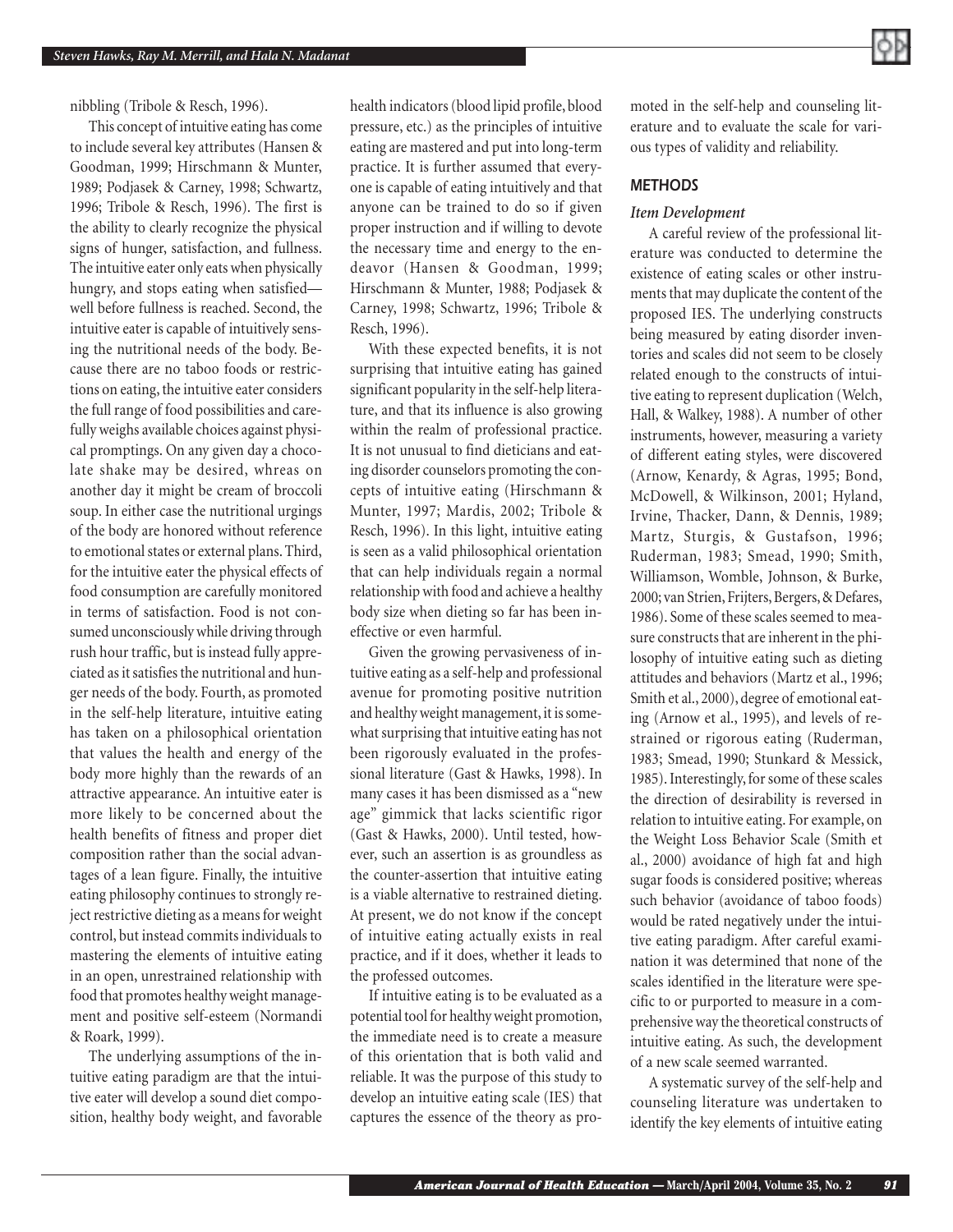as currently promoted to weight loss or eating disorder clients and to the public at large (Hansen & Goodman, 1999; Hirschmann & Munter, 1997; Mardis, 2002; Normandi & Roark, 1999; Podjasek & Carney, 1998; Schwartz, 1996; Tribole & Resch, 1996). Based on the findings of the review, 30 Likert-type questions were developed on a 5-point scale that ranged from *strongly agree* to *strongly disagree* (Figure 1). Each item was correlated with a theoretical construct of intuitive eating as revealed by the literature review. Identified constructs included a reliance on physical cues for the initiation and discontinuance of feeding (Hirschmann & Munter, 1988), an avoidance of emotional or external prompts for eating decisions (Tribole & Resch, 1996), an antidieting sentiment (Schwartz, 1996), and a self-care orientation that favored health and fitness over fashion or beauty (Hirschmann & Munter, 1997).

Once developed, the 30 items, along with theoretical justifications, were sent out to a panel of six experts who had experience with the theory of intuitive eating, including an eating disorder counselor, a public health educator, a healthy weight promotion professional, a lay individual who practiced intuitive eating, and an academician who conducted research and published on topics related to healthy weight management. Several recommendations led to improvements in item wording and avoidance of redundancy. After refinement, experts concurred that the final 30 item IES encompassed the basic constructs of intuitive eating in a substantial and meaningful way and that the individual items were worded in a way that conveyed the intended meaning.

The instrument was further evaluated by 56 university students enrolled in upper division health courses at a large university in the western United States. Students analyzed the intended meaning, phrasing, and likely interpretation of each item. Suggestions for clarifying or refining item wording were incorporated into the scale. Readability of the IES was assessed using Grammatik™ for WordPerfect™ and was found to be at a seventh grade reading level

## *Figure 1. Intuitive Eating Scale Items*

- *1. Without really trying, I naturally select the right types and amounts of food to be healthy.*
- *2. I generally count calories before deciding if something is OK to eat. (R)*
- *3. One of my main reasons for exercising is to manage my weight. (R)*
- *4. I seldom eat unless I notice that I am physically hungry.*
- *5. I am hopeful that I will someday find a new diet that will actually work for me. (R)*
- *6. The health and strength of my body is more important to me than how much I weigh.*
- *7. I often turn to food when I feel sad, anxious, lonely, or stressed out. (R)*
- *8. There are certain foods that I really like, but I try to avoid them so that I won't gain weight. (R)*
- *9. I am often frustrated with my body size and wish that I could control it better. (R)*
- *10. I consciously try to eat whatever kind of food I think will satisfy my hunger the best.*
- *11. I am afraid to be around some foods because I don't want to be tempted to indulge myself. (R)*
- *12. I am happy with my body even if it isn't very good looking.*
- *13. I normally eat slowly and pay attention to how physically satisfying my food is.*
- *14. I am often either on a diet or seriously considering going on a diet. (R)*
- *15. I usually feel like a failure when I eat more than I should. (R)*
- *16. After eating, I often realize that I am fuller than I would like to be. (R)*
- *17. I often feel physically weak and hungry because I am dieting to control my weight. (R)*
- *18. I often put off buying clothes, participating in fun activities, or going on vacations (hoping I can get thinner first). (R)*
- *19. When I feel especially good or happy, I like to celebrate by eating. (R)*
- *20. It is important to keep track of how many fat grams I eat each day. (R)*
- *21. My main goal in choosing what I eat is to take good care of my physical body.*
- *22. I often find myself looking for something to eat or making plans to eat—even when I am not really hungry. (R)*
- *23. I feel pressure from those around me to control my weight or watch what I eat. (R)*
- *24. I worry more about how fattening a food might be, rather than how nutritious it might be. (R)*
- *25. It's hard to resist eating something good if it is around me, even if I'm not very hungry. (R)*
- *26. On social occasions, I feel pressure to eat the way those around me are eating—even if I am not hungry. (R)*
- *27. I honestly don't care how much I weigh, as long as I'm physically fit, healthy, and can do the things I want.*
- *28. I usually eat at mealtimes, even if I'm not very hungry. (R)*
- *29. I feel safest if I have a diet plan, or diet menu, to guide my eating. (R)*
- *30. I mostly exercise because of how good it makes me feel physically.*

Bolded items were deleted from the final scale due to low factor loadings on subscales.  $(R)$  = reverse scored.

on the Flesch-Kincaid grade level test (WordPerfect, 1994).

items were written positively, whereas others were written negatively. Negative items are reverse scored so that higher scores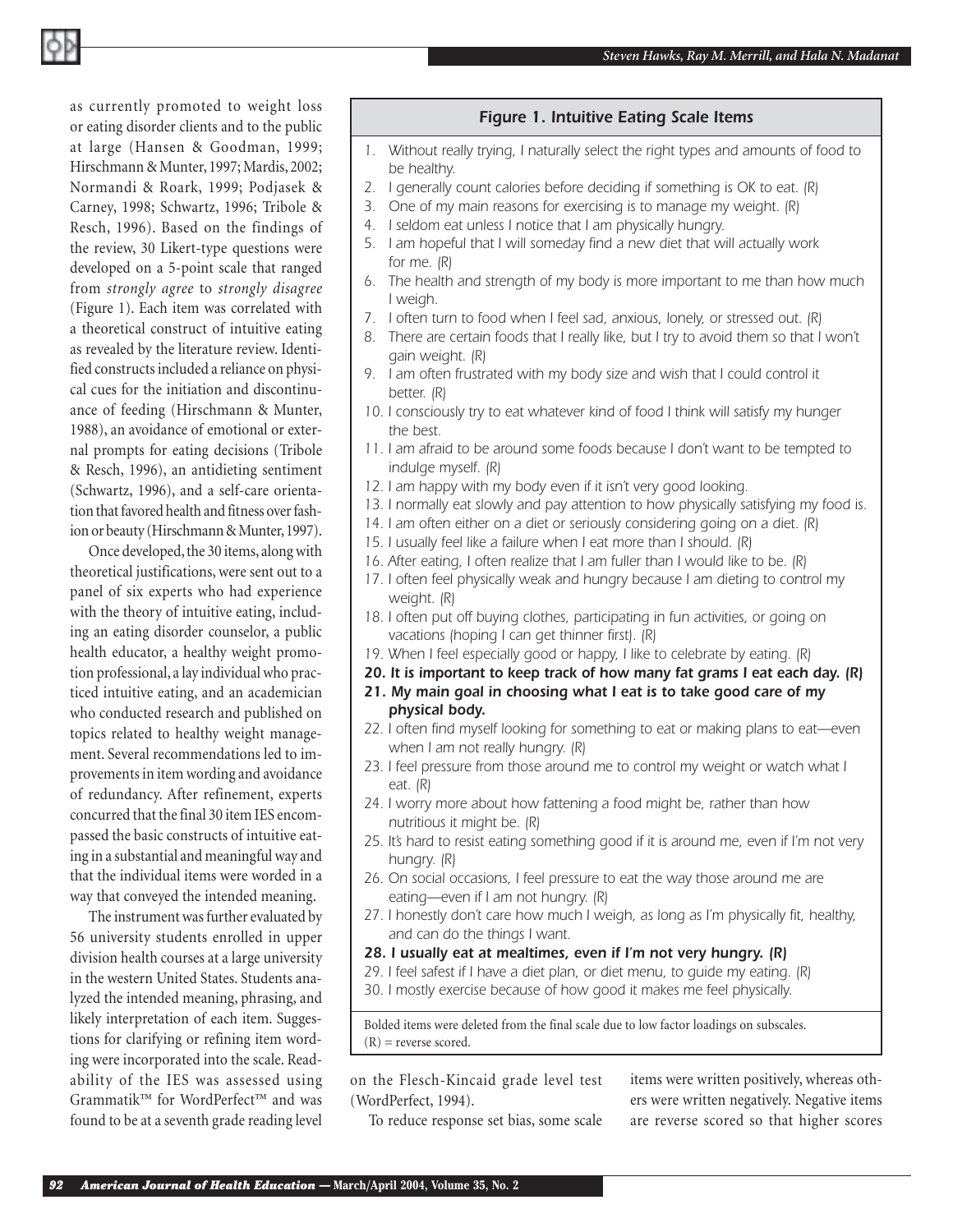*Steven Hawks, Ray M. Merrill, and Hala N. Madanat*

reflect greater levels of intuitive eating (Figure 1).

#### *Instrument*

Demographic and lifestyle questions regarding age; race; gender; education; residence; height; weight; activity level; dieting behavior; and history of eating disorders were included in the survey instrument. To test for convergent validity, the 13-item Cognitive Behavioral Dieting Scale (CBDS) was also administered with the IES and demographic items (McDermott & Sarvela, 1999, p. 146). The CBDS has been published as a valid and reliable instrument for measuring dieting behavior (Martz et al., 1996).

#### *Population and Sample*

The sample was taken from a population of approximately 30,000 undergraduate students attending Brigham Young University (BYU) winter semester of 2002. BYU is sponsored by the Church of Jesus Christ of Latter-day Saints (LDS or Mormon). About 99% of its undergraduate students are LDS (Merrill, Salazar, & Gardner, 2001). About half of the undergraduate students elect to satisfy the school's health and physical education requirement by taking a twocredit hour class titled Health Education and Physical Education (HEPE). The alternative is to take an on-line version of the on-campus semester-long course or four physical activity courses. We do not believe that there were any differences with respect to intuitive eating between the students who decided to take the on-campus course and those who did not. Hence, to get a representative group of all undergraduate students, we sampled all students attending the HEPE class. Requesting that all students attending the class complete the questionnaire minimized the potential for selection bias. Students were informed that their responses were anonymous, that participation was strictly voluntary, and that the decision to not participate would not reflect on their class grade. The study was approved by the institutional review board at BYU prior to initiation.

Students attending the HEPE class were also administered the IES 4 weeks later to assess test–retest reliability. The last four

*Table 1. Factor Loadings, Cronbach's Alpha Coefficients, and Test/ Retest Correlation Coefficients According to Intuitive Eating Subscales*

| Subscale               |      | <b>Factor Loadings</b> |      | Cronbach's Alpha<br>Coefficient |             |  |
|------------------------|------|------------------------|------|---------------------------------|-------------|--|
| <b>Question Number</b> | Test | Retest                 | Test | Retest                          | Coefficient |  |
| Intrinsic eating       |      |                        | .420 | .408                            | .560        |  |
| 1                      | .572 | .497                   |      |                                 |             |  |
| $\overline{4}$         | .577 | .690                   |      |                                 |             |  |
| 10                     | .628 | .565                   |      |                                 |             |  |
| 1                      | .640 | .634                   |      |                                 |             |  |
| Extrinsic eating       |      |                        | .792 | .774                            | .708        |  |
| 7                      | .726 | .684                   |      |                                 |             |  |
| 16                     | .627 | .587                   |      |                                 |             |  |
| 19                     | .628 | .625                   |      |                                 |             |  |
| 22                     | .725 | .687                   |      |                                 |             |  |
| 25                     | .762 | .788                   |      |                                 |             |  |
| 26                     | .733 | .736                   |      |                                 |             |  |
| Antidieting            |      |                        | .928 | .920                            | .866        |  |
| 2                      | .670 | .571                   |      |                                 |             |  |
| 3                      | .712 | .736                   |      |                                 |             |  |
| 5                      | .771 | .630                   |      |                                 |             |  |
| 8                      | .755 | .786                   |      |                                 |             |  |
| 9                      | .775 | .766                   |      |                                 |             |  |
| 11                     | .771 | .748                   |      |                                 |             |  |
| 14                     | .826 | .792                   |      |                                 |             |  |
| 15                     | .832 | .836                   |      |                                 |             |  |
| 17                     | .670 | .672                   |      |                                 |             |  |
| 18                     | .739 | .717                   |      |                                 |             |  |
| 23                     | .703 | .747                   |      |                                 |             |  |
| 24                     | .735 | .689                   |      |                                 |             |  |
| 29                     | .685 | .675                   |      |                                 |             |  |
| Self-care              |      |                        | .589 | .646                            | .672        |  |
| 6                      | .795 | .775                   |      |                                 |             |  |
| 12                     | .606 | .657                   |      |                                 |             |  |
| 27                     | .740 | .740                   |      |                                 |             |  |
| 30                     | .541 | .624                   |      |                                 |             |  |
| Total                  |      |                        |      |                                 | .845        |  |
|                        |      |                        |      |                                 |             |  |

Note: Items that did not provide sufficient factor loadings on any of the subscales were dropped. These included items 20, 21, and 28.

digits of student social security numbers were recorded during each administration to link responses. Except for assessing the reliability of the instrument, the results in this paper focus on responses from the initial administration of the questionnaire. Topics covered during the 4 week test–retest interval included first-aid, personal safety, reproductive health, and consumer health. It was felt that these topics were sufficiently distant from the eating behaviors

under investigation so as not to contaminate test–retest results.

# *Data Collection*

At initial administration 391 students responded to the questionnaire, representing a 97% response rate of all students attending the class that day. Four weeks later, there was a 95% response rate of all students attending the class, with 285 students successfully linked. All data were collected using paper and pencil surveys and then hand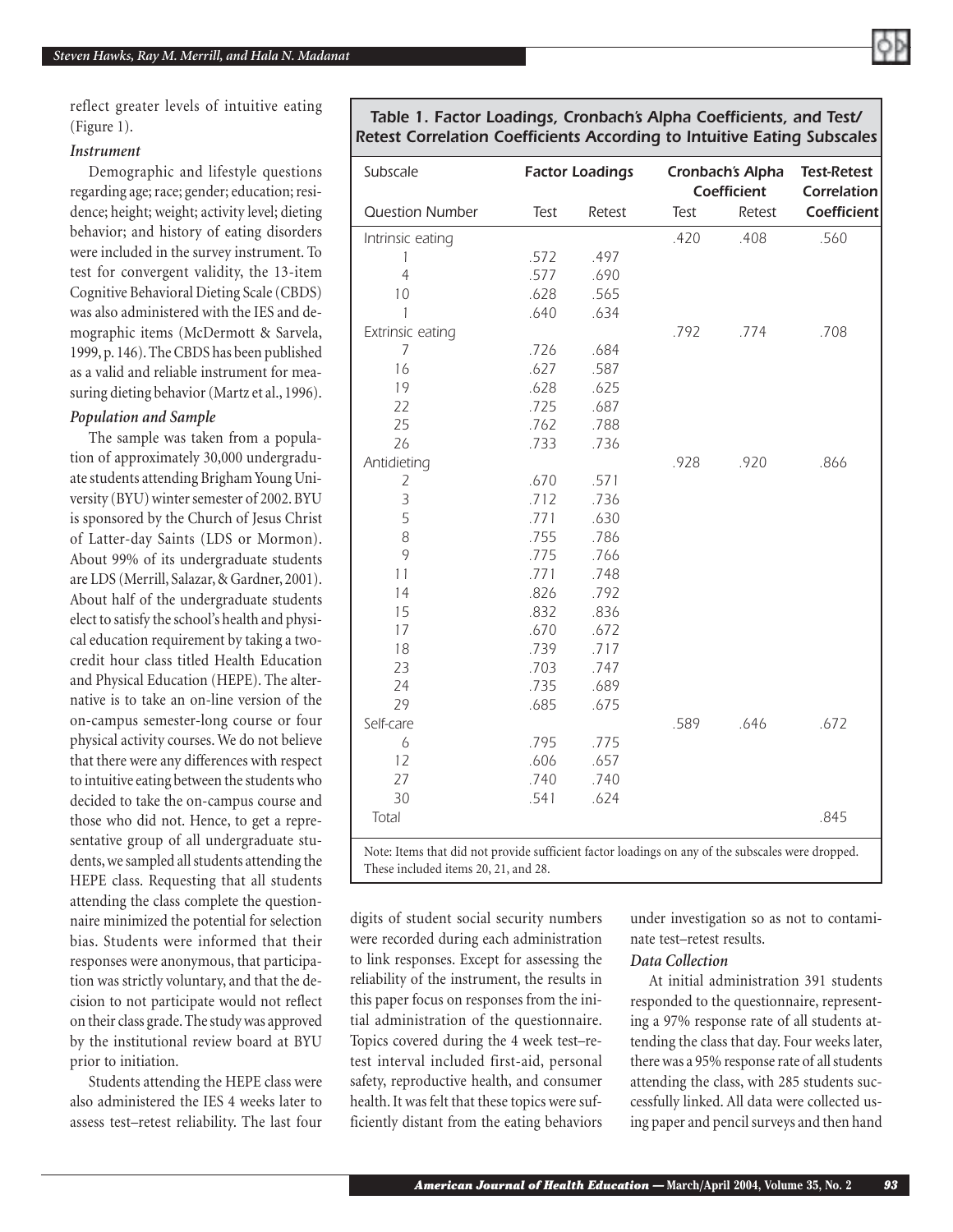| Table 2. Level of Agreement for Intuitive Eating Subscale Items |        |                                 |        |                    |                       |  |  |  |
|-----------------------------------------------------------------|--------|---------------------------------|--------|--------------------|-----------------------|--|--|--|
| Subscale                                                        | Mean   | Standard<br>Deviation<br>Median |        | Range<br>of Scores | Sample<br><b>Size</b> |  |  |  |
| Men                                                             |        |                                 |        |                    |                       |  |  |  |
| Intrinsic eating                                                | 15.55  | 2.83                            | 16.00  | $7 - 20$           | 220                   |  |  |  |
| Extrinsic eating                                                | 21.84  | 4.45                            | 22.00  | $11 - 30$          | 220                   |  |  |  |
| Antidieting                                                     | 59.39  | 5.95                            | 61.00  | $36 - 65$          | 219                   |  |  |  |
| Self-care                                                       | 10.64  | 2.57                            | 11.00  | $5 - 19$           | 218                   |  |  |  |
| Total                                                           | 107.34 | 9.91                            | 109.00 | $73 - 126$         | 214                   |  |  |  |
| Women                                                           |        |                                 |        |                    |                       |  |  |  |
| Intrinsic eating                                                | 12.98  | 3.30                            | 13.00  | $5 - 20$           | 158                   |  |  |  |
| Extrinsic eating                                                | 18.75  | 5.44                            | 19.00  | $6 - 30$           | 157                   |  |  |  |
| Antidieting                                                     | 47.48  | 11.49                           | 49.00  | $17 - 65$          | 153                   |  |  |  |
| Self-care                                                       | 11.04  | 2.40                            | 11.00  | $5 - 16$           | 157                   |  |  |  |
| Total                                                           | 90.25  | 18.03                           | 92.00  | $43 - 127$         | 150                   |  |  |  |

entered into computer files. Each file was rechecked for accuracy after entry.

In terms of sample size, 10 participants are recommended per item in factor analysis. The sample size of 391 used in this study exceeds the minimum number of 300 recommended participants for a 30-item scale (Gorsuch, 1983).

# *Statistics*

Data were analyzed using the Statistical Analysis System (SAS) software for personal computers, release 8.2 (SAS, 2001). Conventional cross-tabulations, factor analysis, and logistic regression techniques appropriate for assessing the ordinal response variables were used. Tests of significance were based on the 0.05 level against the two-sided null hypothesis of no association.

# *RESULTS*

#### *Demographics*

Of the 391 participants in the study, 58.4% were men and 41.6% were women; 87.7% were Caucasian, 6.9% were Hispanic, and 5.4% represented other racial groups; 15.9% resided in rural areas, 63.2% resided in suburban areas, and 20.9% resided in urban areas; 57.0% were freshman, 25.8% were sophomores, 12.3% were juniors, and

4.9% were seniors. Mean age for the entire sample was 20.6 years (SD=3.4). The mean age was 21.1 for men (SD=2.7), and 19.9 for women (SD=4.2). The older age for men reflects service on 2-year missions for LDS, where age 19 is the typical age when missionary service may begin.

#### *Factor Analysis*

Factor analysis was used to describe covariance relations among the variables in terms of underlying, but unobservable, random quantities called factors. All items were subjected to a principal components analysis with varimax rotation. An orthogonal rotation was used because there was very little between-factor correlation with oblique rotation. Four factors were retained with eigenvalues greater than 1: 9.18, 2.24, 1.72, and 1.32 accounting for 55.4% of total variance. The derived factor solution largely replicated the theoretical constructs that formed the basis for initial item development, including intrinsic eating, extrinsic eating, antidieting, and self-care. As shown in Table 1, alpha coefficients for factor groupings remained consistent for retest surveys. Three of the 30 items investigating intuitive eating were dropped because they had low factor loadings on any

of the four factors identified (less than .4) The level of agreement for the remaining 27-item statements, grouped under the subscales identified by the factor analysis, is shown in Table 1.

Mean and standard deviations along with median and range values for each of the four subscales are shown by gender in Table 2. Each item has a possible score of from 1 to 5. The minimum score possible for a given subscale can be calculated by multiplying the number of items in the subscale by the number 1 (lowest score), whereas the maximum score would be the number of items multiplied by 5 (maximum score). For most scales the range of actual scores corresponded closely with the range of possible scores. Mean and median scores were close to the center of the score distribution for intrinsic and extrinsic eating subscales, but closer to the upper end for antidieting and self-care subscales. Mean scores that are consistently at the high end of the possible distribution may suggest a possible ceiling effect, especially for male respondents on the antidieting subscale. Different sample sizes for each subscale reflect missing data for some responses.

#### *Convergent Validity*

As a measure of convergent validity, the CBDS was administered with the IES. The CBDS is a 13-item, single-factor scale in which higher scores represent increasing levels of involvement with restrictive dieting practices (Martz et al., 1996). Similarly, all IES subscales are scored such that a high score represents agreement with intuitive eating principles and practices. It was assumed that the intrinsic eating subscale of the IES, a measure of internal motivation for eating based on responsiveness to hunger and physical prompts, would correlate negatively with the CBDS. It was further assumed that the extrinsic eating subscale, a high score indicating a lack of external influences on eating decisions, and the antidieting subscale, a high score indicating disagreement with dieting practices and behaviors, would also correlate negatively with the CBDS. Finally, we assumed that the self-care subscale, a high score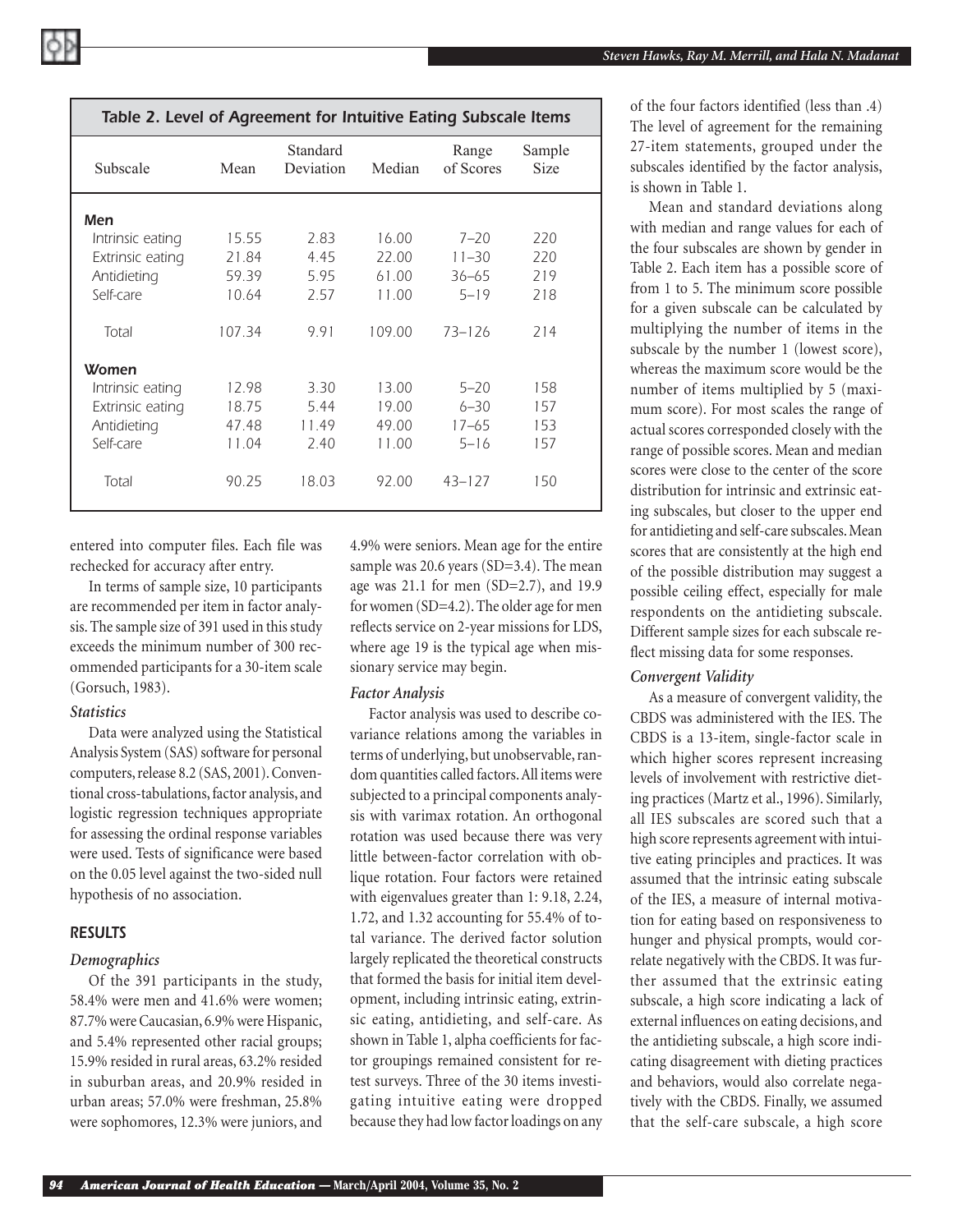indicating a preference for health and fitness over attractiveness, would correlate negatively with the CBDS.

Pearson correlation coefficients between the total score for the CBDS and total scores for each of the four factors were *r*=–.836 (*p*<.0001) for intrinsic eating, *r*=–.418 (*p*<.0001) for extrinsic eating, *r*=–.484 (*p*<.0001) for antidieting, and *r*=–.023 (*p* = .659) for self-care. All relationships were moderate to very strong, statistically significant, and in the predicted direction except for self-care.

#### *Test–Retest Reliability*

Based on 285 linked subjects, Pearson correlation coefficients between baseline and retest were  $r = .560 (p < .0001)$  for intrinsic eating,  $r = .708$  ( $p < .0001$ ) for extrinsic eating,  $r=0.866$  ( $p<0.0001$ ) for antidieting, and *r*=.672 (*p*<.0001) for self-care. For all factors combined the Pearson correlation coefficient between baseline and retest was *r*=.845 (*p*<.0001). The 4-week lapse between initial testing and subsequent retesting was somewhat longer in this study than that used for reliability evaluations on other eating style scales where the test–retest period typically has been anywhere from 2 days (Martz et al., 1996) to 2 weeks (Arnow et al., 1995; Smith et al., 2000). Even with a longer than usual test–retest period, three of the four subscales either exceeded or approximated the .7 range that is typically considered adequate for establishing reliability (McDowell & Newell, 1996), whereas the intrinsic eating subscale fell somewhat below that level. The high test–retest correlation for the total scale provides support for intuitive eating as a relatively stable trait over a 1-month period. Other studies have found that eating styles such as "dietary restraint" are also relatively stable over long periods of time (Drapeau et al., 2003).

#### *Concurrent Validity*

Demographic and lifestyle data were collected to evaluate the ability of the IES to discriminate between groups in predictable ways. Mean level of agreements with statements about intuitive eating are presented for the selected subscales according to demographic and lifestyle variables in

#### Table 3.

Previous research suggests that eating styles differ for men and women, with women being more prone to eating disorders and restrictive dieting (French, Jeffery, & Wing, 1994; Hsu, 1989). It was predicted therefore that IES scores would be higher for men than women. As expected, men had a significantly higher mean level of agreement than did women for each of the subscales, except self-care, and for the total scale.

Given the relatively limited age range of participants, IES scores were not expected to differ for age or education level. Unexpectedly, extrinsic eating, antidieting, and total IES scores were lower for the age group 19–22 compared with younger and older ages, suggesting that this age range may be particularly susceptible to restrictive dieting and external feeding practices. IES subscales did not discriminate between education levels.

There was no reason to expect racial/ethnic differences in IES scores. Hispanics, however, compared with Caucasians and other racial/ethnic groups tended to have the lowest level of agreement, significantly so for intrinsic feeding, antidieting, and total IES scores.

As expected, scores on the antidieting subscale and total IES scale were significantly higher for those without an eating disorder compared with those with or unsure whether they had an eating disorder. The same trends held for other subscales, except self-care, although degree of differences failed to achieve significance.

As predicted, subscale and total scores were highest for those who reported the lowest levels of dieting. Level of agreement with each of the subscales except self-care, and level of agreement with the total scale, decreased with increasing frequency of dieting to lose weight.

An underlying assumption of intuitive eating is that intuitive eaters are more likely to be normal weight compared with nonintuitive eaters. In this study, body mass index, based on self-report height and weight, was used to discriminate between

normal, overweight, or obese participants using internationally accepted definitions of overweight and obesity (25 kg/m2 and 30 kg/m2 , respectively; World Health Organization, 1995). Contrary to expectation, level of agreement with intrinsic eating was significantly higher for obese individuals. Conversely, level of agreement with antidieting was in the predicted direction with significantly higher scores for individuals of normal weight. As expected, normal weight subjects scored significantly higher on the total IES scale than overweight or obese participants.

Although the philosophy of intuitive eating promotes a health and fitness orientation as opposed to a focus on thinness and attractiveness, it does not focus on physical activity specifically. It was accordingly difficult to predict a relation between IES and activity levels. In this study none of the IES subscales were significantly associated with activity levels. Likewise, there was no expected relation between IES subscales and area of residence, and none was found.

#### *DISCUSSION*

At any given time, approximately 38% of adult women and 24% of adult men in the United States may be dieting to lose weight, with the most common strategies being restriction of calories and calorie counting (Serdula et al., 1994). Even so, the levels of obesity in the United States are rising sharply (Mokdad et al., 1999; Mokdad et al., 2000), and negative weight-related behaviors continue to be a growing problem (Neumark-Sztainer & Hannan, 2000). Given the high level of self-help and practice-based support for intuitive eating as an alternative to restrictive dieting, it is incumbent on health promotion professionals to evaluate the suitability of intuitive eating as a potential tool for advancing healthy weight management (Gast & Hawks, 2000). Toward that end, the current study focused on the development and evaluation of an intuitive eating scale that attempts to define, delimit, and operationalize the construct of intuitive eating.

Scale development began with a clearly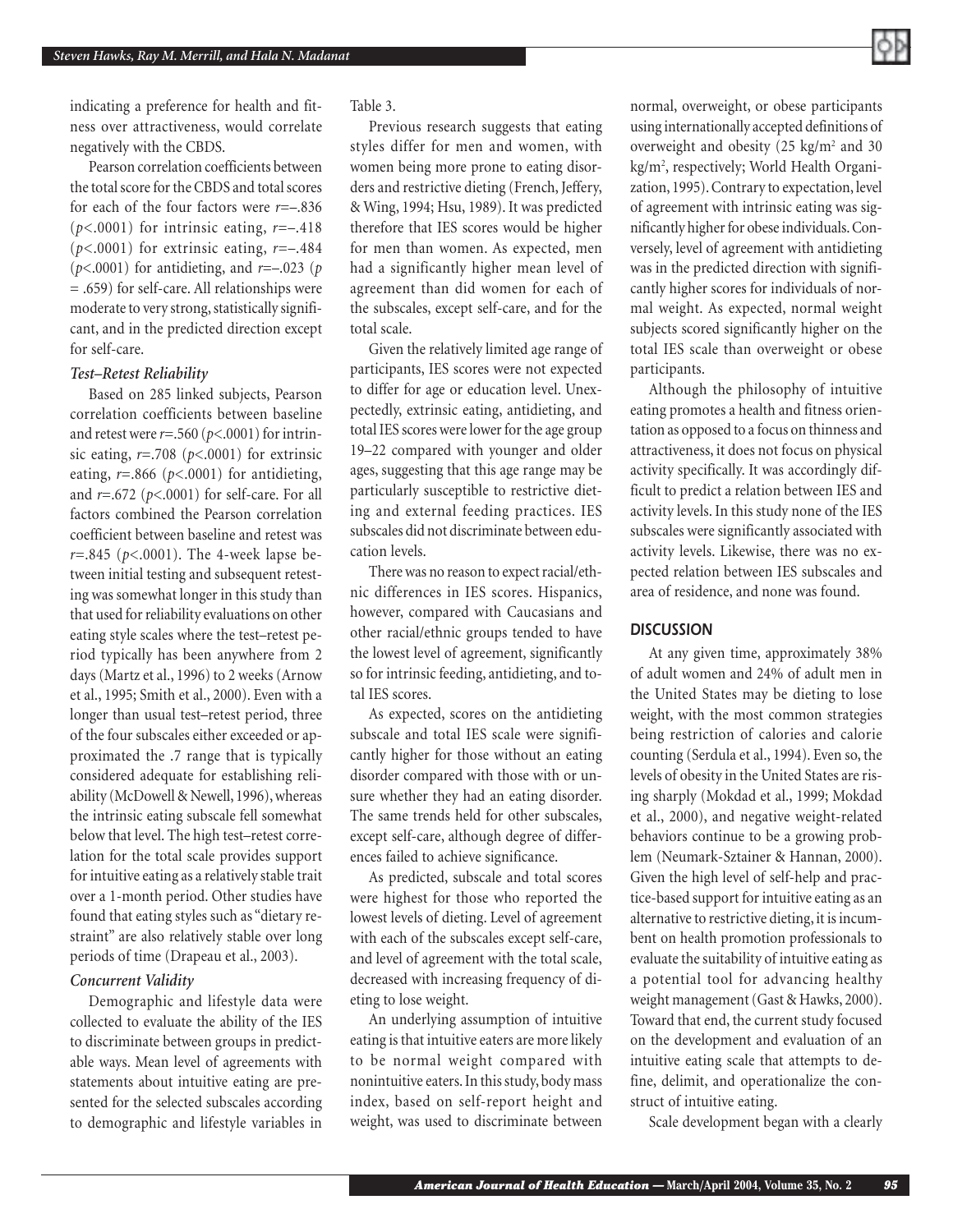| Select Demographic and Lifestyle Variables                                                              |                        |                                                |                                                |                                                |                                                |                                                |  |
|---------------------------------------------------------------------------------------------------------|------------------------|------------------------------------------------|------------------------------------------------|------------------------------------------------|------------------------------------------------|------------------------------------------------|--|
| Variable                                                                                                | No.                    | Intrinsic<br>Eating                            | Extrinsic<br>Eating                            | Antidieting                                    | Self-Care                                      | Total                                          |  |
| Gender<br>Men<br>Women<br>T-statistic P value<br>Wilcoxon P value                                       | 227<br>162             | 3.89<br>3.26<br>< .0001<br>< .0001             | 3.64<br>3.09<br>< .0001<br>< .0001             | 4.58<br>3.63<br>< .0001<br>< .0001             | 2.66<br>2.76<br>.1370<br>.0684                 | 3.98<br>3.33<br>< .0001<br>< .0001             |  |
| Age<br><19<br>$19 - 22$<br>>22<br>F-statistic P value<br>Kruskal-Wallis P value                         | 98<br>184<br>107       | 3.66<br>3.56<br>3.74<br>.2401<br>.1840         | 3.50<br>3.24<br>3.67<br>.0003<br>.0025         | 4.14<br>4.04<br>4.50<br>< .0001<br>< .0001     | 2.73<br>2.71<br>2.67<br>.8094<br>.7455         | 3.72<br>3.60<br>3.92<br>< .0001<br>.0006       |  |
| Race/Ethnicity<br>Caucasian<br>Hispanic<br>Other<br>F-statistic P value<br>Kruskal-Wallis P value       | 343<br>27<br>21        | 3.67<br>3.16<br>3.62<br>.0115<br>.0049         | 3.42<br>3.18<br>3.76<br>.1186<br>.2901         | 4.23<br>3.53<br>4.50<br>< .0001<br>.0123       | 2.69<br>2.76<br>2.81<br>.6861<br>.8864         | 3.74<br>3.26<br>4.00<br>.0003<br>.0127         |  |
| Area of Residence<br>Rural<br>Suburban<br>Urban<br>F-statistic P value<br>Kruskal-Wallis P value        | 60<br>239<br>79        | 3.69<br>3.64<br>3.57<br>.7009<br>.5181         | 3.35<br>3.43<br>3.46<br>.7635<br>.8035         | 4.25<br>4.20<br>4.15<br>.7679<br>.6779         | 2.60<br>2.76<br>2.60<br>.0780<br>.1806         | 3.71<br>3.74<br>3.68<br>.7832<br>.9314         |  |
| Education<br>Freshman<br>Sophomore<br>Junior<br>Senior<br>F-statistic P value<br>Kruskal-Wallis P value | 223<br>101<br>48<br>19 | 3.62<br>3.55<br>3.67<br>3.70<br>.7716<br>.6664 | 3.39<br>3.40<br>3.58<br>3.47<br>.7416<br>.6921 | 4.11<br>4.29<br>4.34<br>4.31<br>.1522<br>.2360 | 2.70<br>2.76<br>2.62<br>2.70<br>.8791<br>.8445 | 3.67<br>3.76<br>3.83<br>3.79<br>.3417<br>.2360 |  |

# *Table 3. Mean Level of Agreement with Intuitive Eating Subscales According to*

defined content domain that included four distinct theoretical constructs. Evaluation of individual items for content, theoretical fit, and readability by a panel of experts, and subsequently by representatives of the target population, helped to ensure face and content validity (Beck & Gable, 2001; Bernard, 2000).

Arriving at a final factor solution that closely approximated the four theoretical constructs that were used to develop scale items further supports the construct validity of the scale. As measured by alpha coefficients, factors remained stable over the 4 week test–retest period.

Convergent validity was assessed by comparing scores on the CBDS against IES subscales. With the exception of the selfcare subscale, the other IES subscales correlated with the CBDS in the predicted direction. Correlations were moderate to very strong and statistically significant.

Concurrent validity was measured by evaluating the ability of the IES to discriminate between groups in expected ways. As predicted, women, those with current or past eating disorders, frequent dieters, and the overweight and obese generally scored lower on IES subscales and the total IES. The one notable exception was higher scores for the obese on the intrinsic eating subscale. This was unexpected and is difficult to explain.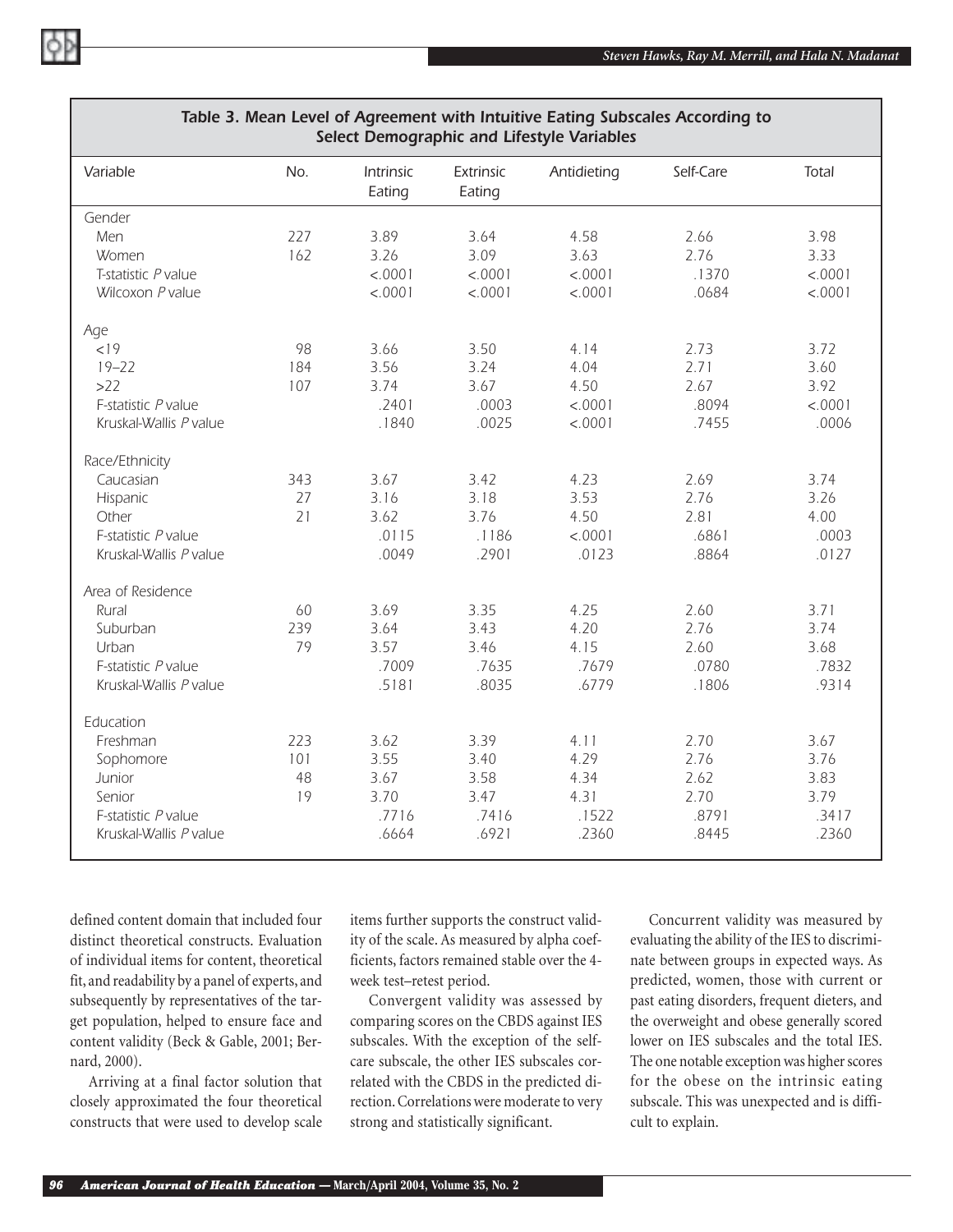| Variable                                                            | No.                                                         | Intrinsic<br>Eating | Extrinsic<br>Eating | Antidieting | Self-Care | Total   |  |  |
|---------------------------------------------------------------------|-------------------------------------------------------------|---------------------|---------------------|-------------|-----------|---------|--|--|
|                                                                     |                                                             |                     |                     |             |           |         |  |  |
| Do you feel you may currently have an eating disorder? <sup>A</sup> |                                                             |                     |                     |             |           |         |  |  |
| Yes                                                                 | 22                                                          | 3.36                | 3.03                | 3.38        | 2.79      | 3.21    |  |  |
| No                                                                  | 347                                                         | 3.48                | 3.46                | 4.12        | 2.77      | 3.68    |  |  |
| Unsure                                                              | 21                                                          | 3.24                | 3.37                | 3.68        | 2.63      | 3.39    |  |  |
| F-statistic P value                                                 |                                                             | .3555               | .0791               | < .0001     | .6284     | < .0001 |  |  |
| Kruskal-Wallis P value                                              |                                                             | .0037               | .0529               | < .0001     | .5245     | < .0001 |  |  |
|                                                                     | How often do you diet per year to lose weight? <sup>†</sup> |                     |                     |             |           |         |  |  |
| $\lt$ 1                                                             | 301                                                         | 3.58                | 3.58                | 4.28        | 2.81      | 3.81    |  |  |
| $1 - 2$                                                             | 32                                                          | 3.25                | 3.40                | 3.74        | 2.55      | 3.41    |  |  |
| >2                                                                  | 50                                                          | 3.02                | 2.83                | 3.10        | 2.66      | 2.96    |  |  |
| F-statistic P value                                                 |                                                             | < .0001             | < .0001             | < .0001     | .0917     | < .0001 |  |  |
| Kruskal-Wallis P value                                              |                                                             | < .0001             | < .0001             | < .0001     | .3118     | < .0001 |  |  |
|                                                                     |                                                             |                     |                     |             |           |         |  |  |
| How many times do you vigorously exercise per week? <sup>†</sup>    |                                                             |                     |                     |             |           |         |  |  |
| 2.5                                                                 | 63                                                          | 3.29                | 3.40                | 4.09        | 2.66      | 3.62    |  |  |
| $2.5 - 4.5$                                                         | 214                                                         | 3.53                | 3.38                | 4.05        | 2.79      | 3.63    |  |  |
| $4.5+$                                                              | 112                                                         | 3.45                | 3.55                | 3.91        | 2.79      | 3.59    |  |  |
| F-statistic P value                                                 |                                                             | .1159               | .2471               | .1583       | .4044     | .8372   |  |  |
| Kruskal-Wallis P value                                              |                                                             | .1617               | .2003               | .5407       | .1653     | .9564   |  |  |
| Body mass index <sup>†</sup>                                        |                                                             |                     |                     |             |           |         |  |  |
| Normal                                                              | 307                                                         | 3.54                | 3.46                | 4.13        | 2.78      | 3.69    |  |  |
| Overweight                                                          | 59                                                          | 3.24                | 3.23                | 3.75        | 2.79      | 3.42    |  |  |
| Obese                                                               | 20                                                          | 3.97                | 3.33                | 3.57        | 2.50      | 3.27    |  |  |
| F-statistic P value                                                 |                                                             | .0006               | .1374               | < .0001     | .1971     | < .0001 |  |  |
| Kruskal-Wallis P value                                              |                                                             | .0147               | .7172               | .0027       | .2361     | .0170   |  |  |
|                                                                     |                                                             |                     |                     |             |           |         |  |  |

Note: Possible range for mean values is 1–5 for each subscale.

AMeans adjusted for gender, age, and race. F-statistic *P* values adjusted for gender, age, and race. The Kruskal-Wallis test is not adjusted for gender, age, and race.

The relationship between the IES and other study variables was less predictable. In general, no association was found for the IES and year in school, area of residence, or activity level. Unexpectedly, it was found that Hispanic participants and those between the ages of 19–22 tended to score lower on some subscales and on the total IES. Again, future research will be necessary to better understand these findings.

A limitation of the current study was the

use of a single, somewhat unique, university population to evaluate the validity and reliability of the IES. Participants were mostly Caucasian, middle-class, relatively healthy, and normal weight. Although the sample used in this study was probably representative of undergraduate students at Brigham Young University, the results may not be generalizable to other university or community settings. Future research will be required before the IES can be considered

valid or reliable among other populations.

Another limitation was the self-report nature of several critical variables including physical activity levels, dieting involvement, experience with eating disorders, and personal height and weight. Although direct measures may have decreased the potential for bias on some of these variables, there is research support for the validity of such self-report variables as height and weight (Jeffery, 1996).

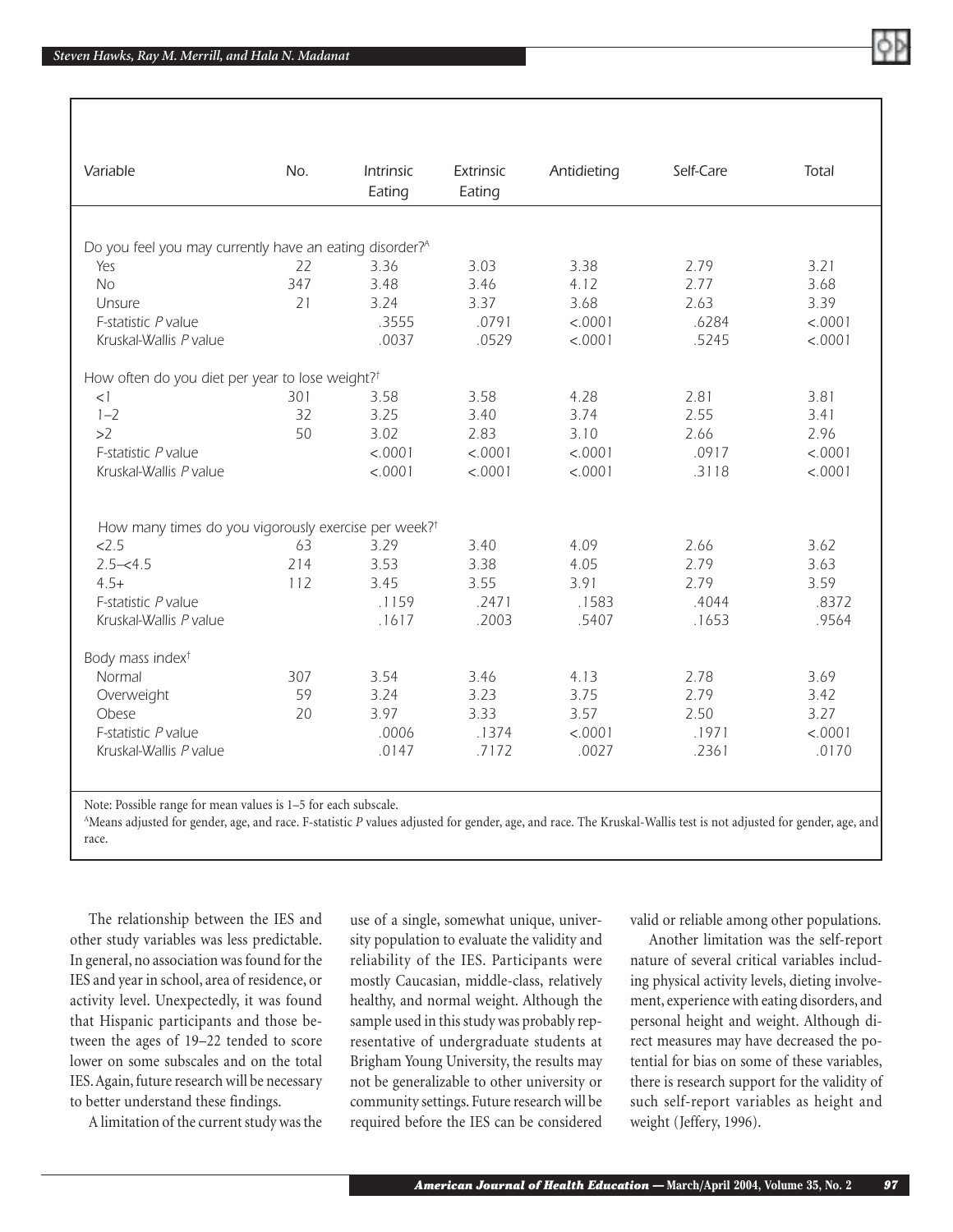The IES, as developed in the present study, shows promise as a valid and reliable instrument. Shortcomings of the scale include a relatively low alpha coefficient and test–retest coefficient for items in the intrinsic eating factor (.42), and a self-care subscale that did not share the predictive properties of other subscales. For example, the self-care subscale failed to discriminate on any demographic or lifestyle variable used in the study. Nor did the self-care subscale relate to the CBDS in expected ways. Future research may indicate that the self-care subscale is less useful than other scales in measuring intuitive eating.

This study lends modest support for intuitive eating as a real and measurable construct. The IES provides a possible measure for this orientation and opens the door for further investigation. If ongoing research continues to support the validity and reliability of the IES in various populations, future research might attempt to use the IES to differentiate between the diet composition, blood lipid profiles, body composition, and cholesterol levels of high and low scorers. Do intuitive eaters really have better diets, healthier weights, and more positive health indicators than nonintuitive eaters? Secondly, it would be useful to test the ability of interventions to increase intuitive eating levels. If IES scores can be increased, do relevant health variables improve in tandem?

#### *CONCLUSION*

The practice of intuitive eating is offered in the self-help and counseling literature as a positive alternative to restrained dieting. To date, very little research has attempted to evaluate the reality or usefulness of intuitive eating. This study developed an intuitive eating scale in an attempt to define and operationalize the theory of intuitive eating. The development of relatively cohesive, stable factors that mirror the theoretical constructs of intuitive eating lends support for the existence and measurability of this construct. Measures of convergent and concurrent validity further argue in favor of the IES as a potentially useful instrument.

Findings also provide limited support for the underlying assumptions of intuitive eating, namely that intuitive eating is negatively related to body mass index, eating disordered behavior, and restrictive dieting. Although weaknesses of the IES as developed in this study include low alpha and test–retest coefficients for the intrinsic eating subscale and a self-care subscale that had weaker validity indicators, the scale nevertheless shows some promise as a useful measure of intuitive eating that might be refined through further research.

#### *REFERENCES*

Arnow, B., Kenardy, J., & Agras, W. (1995). The Emotional Eating Scale: The development of a measure to assess coping with negative affect by eating. *International Journal of Eating Disorders, 18*, 79-90.

Beck, C., & Gable, R. (2001). Ensuring content validity: An illustration of the process. *Journal of Nursing Measurement, 9*, 201-215.

Bernard, R. H. (2000). *Social research methods: Qualitative and quantitative approaches*. Thousand Oaks, CA: Sage Publications.

Bond, M., McDowell, A., & Wilkinson, J. (2001). The measurement of dietary restraint, disinhibition and hunger: An examination of the factor structure of the Three Factor Eating Questionnaire (TFEQ). *International Journal of Obesity and Related Metabolic Disorders, 25*, 900- 906.

Drapeau, V., Provencher, V., Lemieux, S., Despres, J. P., Bouchard, C., & Tremblay, A. (2003). Do 6-y changes in eating behaviors predict changes in body weight? Results from the Quebec Family Study. *International Journal of Obesity Related Metabolic Disorders, 27*, 808-814.

French, S., Jeffery, R., & Wing, R. (1994). Sex differences among participants in a weight-control program. *Addictive Behaviors, 19*, 147-158.

Gast, J. A., & Hawks, S. R. (1998). Weight loss education: The challenge of a new paradigm. *Health Education and Behavior, 25*, 464-473.

Gast, J. A., & Hawks, S. R. (2000). Examining intuitive eating as a weight loss program. *Healthy Weight Journal, 14*, 42-44.

Gorsuch, R. (1983). *Factor analysis*. Hillsdale, NJ: Erlbaum.

Hansen, V., & Goodman, S. (1999). *The seven*

*secrets of slim people*. New York: HarperCollins.

Hawks, S. R., & Gast, J. A. (1998). Weight loss education: A path lit darkly. *Health Education and Behavior, 25*, 371-382.

Hawks, S. R., & Gast, J. A. (2000). The ethics of promoting weight loss. *Healthy Weight Journal, 14*, 25-26.

Hirschmann, J. R., & Munter, C. H. (1989). *Overcoming overeating*. New York: Fawcett Columbine.

Hirschmann, J. R., & Munter, C. H. (1997). *When women stop hating their bodies: Freeing yourself from food and weight obsession*. New York: Fawcett Book Group.

Hsu, G. (1989). The gender gap in eating disorders: Why are the eating disorders more common among women? *Clinical Psychology Review, 9*, 393-407.

Hyland, M., Irvine, S., Thacker, C., Dann, P., & Dennis, I. (1989). Psychometric analysis of the Stunkard-Messick Eating Questionnaire (SMEQ) and comparison with the Ducth Eating Behavior Questionnaire (DEBQ). *Current Psychology: Research and Reviews, 8*, 228-233.

Jeffery, R. (1996). Bias in reported body weight as a function of education, occupation, health and weight concern. *Addictive Behaviors, 21*, 217-222.

Mardis, R. (2002). *Intuitive eating: Reclaiming how to eat for life. Orem, UT: Center for Change*. [Online] Retrieved from http:// centerforchange.com/articles/detail.php?i=37. Orem, UT: Center for Change [Producer and Distributor].

Martz, D., Sturgis, E., & Gustafson, S. (1996). Development and preliminary validation of the cognitive behavioral dieting scale. *International Journal of Eating Disorders, 19*, 297-309.

McDermott, R. J., & Sarvela, P. D. (1999). *Health education evaluation and measurement: A practitioner's perspective* (2nd ed.). Madison, WI: WCB/McGraw-Hill.

McDowell, I., & Newell, C. (1996). *Measuring health: A guide to rating scales and questionnaires* (2nd ed.). New York: Oxford University Press.

Merrill, R. M., Salazar, R. D., & Gardner, N. W. (2001). Relationship between family religiosity and drug use behavior among youth. *Social Behavior and Personality, 29*, 347-358.

Mokdad, A. H., Serdula, M. K., Dietz, W. H.,